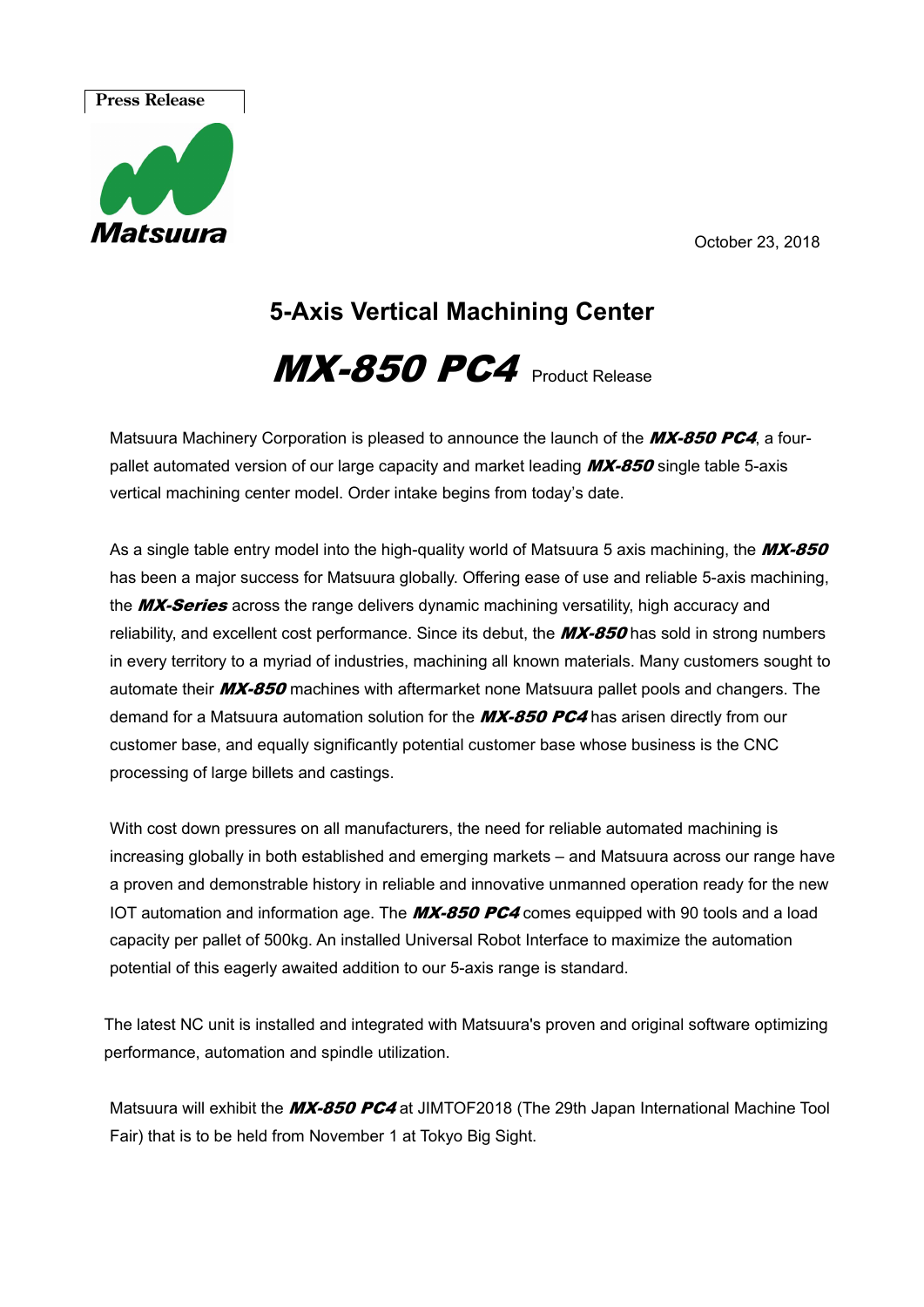### MX-850 Features

- 1. MX-850 simple automation system (option: dedicated pallet size D630 mm)
	- 1.1. PC4 (floor pallet system) + 90-/120-tool magazine
	- 1.2. PC1 (single pallet)
	- 1.3. Pallet + 3 ports for fixture hydraulic system
	- 1.4. Robot interface + auto door (table type)
- 2.  $MAXIA$  spindle (from heavy duty machining to high speed machining)
	- 2.1. 12,000 min-1/ 187.3 Nm (standard)
	- 2.2. 15,000 min-1/ 350.0 Nm (option) Powerful type
	- 2.3. 20,000 min-1/ 108.4 Nm (option) High-speed type
- 3. Table specifications (to cover a wide range of applications)
	- 3.1. D500 mm (standard)
	- 3.2. D700 mm/D500 mm + flat table (option)
	- 3.3. 6 ports for fixture hydraulic system (option)
- 4. Operability / accessibility
	- 4.1. NC: *Matsuura* G-Tech 31i (iHMI, 15-inch touch panel type)
	- 4.2. Operator assisting software "MIMS (Matsuura Intelligent Meister System)": Standard
	- 4.3. Distance from floor to table top surface : 910 mm (table type) / 975 mm (pallet type)
	- 4.4. Distance from machine front to table center : 500 mm
	- 4.5. Front door opening width : 1,055 mm (Opening width sufficient for

### the maximum workpiece depth 850 mm)

### Main Specifications

| <b>Item</b>                                       | <b>Unit</b>   | <reference><br/><b>MX-330</b></reference> | <reference><br/><b>MX-520</b></reference> | $<$ New $>$<br><b>MX-850</b> |
|---------------------------------------------------|---------------|-------------------------------------------|-------------------------------------------|------------------------------|
| Travel (X / Y / Z axis)                           | <sub>mm</sub> | 435/465/560                               | 630/560/510                               | 900/780/650                  |
| Travel (A / C axis)                               | deg           | $-125 - +10/360$                          | $-125 - +10/360$                          | $-125 - 130/360$             |
| Rapid traverse rate (X / Y<br>/ Z axis)           | $m/m$ in      | 40/40/40                                  | 40/40/40                                  | 40/40/40                     |
| Rapid traverse rate (A/C<br>axis)                 | $min-1$       | 17/33                                     | 17/33                                     | 17/33                        |
| Feedrate (X / Y / Z axis)                         | $m/m$ in      | 40/40/40                                  | 40/40/40                                  | 40/40/40                     |
| <b>Spindle speed</b>                              | $min-1$       | 15,000                                    | 12,000                                    | 12,000                       |
| Spindle motor power                               | kW            | 5.5/7.5                                   | 7.5/11                                    | 15/22                        |
| <b>Spindle torque</b>                             | $N \cdot m$   | 65.1                                      | 120.0                                     | 187.3                        |
| Pallet type (option)                              | pallets       | <b>PC10</b>                               | PC4                                       | PC4                          |
| Max. workpiece size                               | mm            | D420 $\times$ H320*                       | D710 $\times$ H350*                       | D850 $\times$ H450*          |
| (With a pallet option)                            |               | $(D330 \times H300)$                      | $(D520 \times H330)$                      | (D850 $\times$ H385*)        |
| <b>Loading capacity</b><br>(With a pallet option) | kg            | 80<br>(80)                                | 200<br>(175)                              | 500<br>(400)                 |

\* Bullet shaped